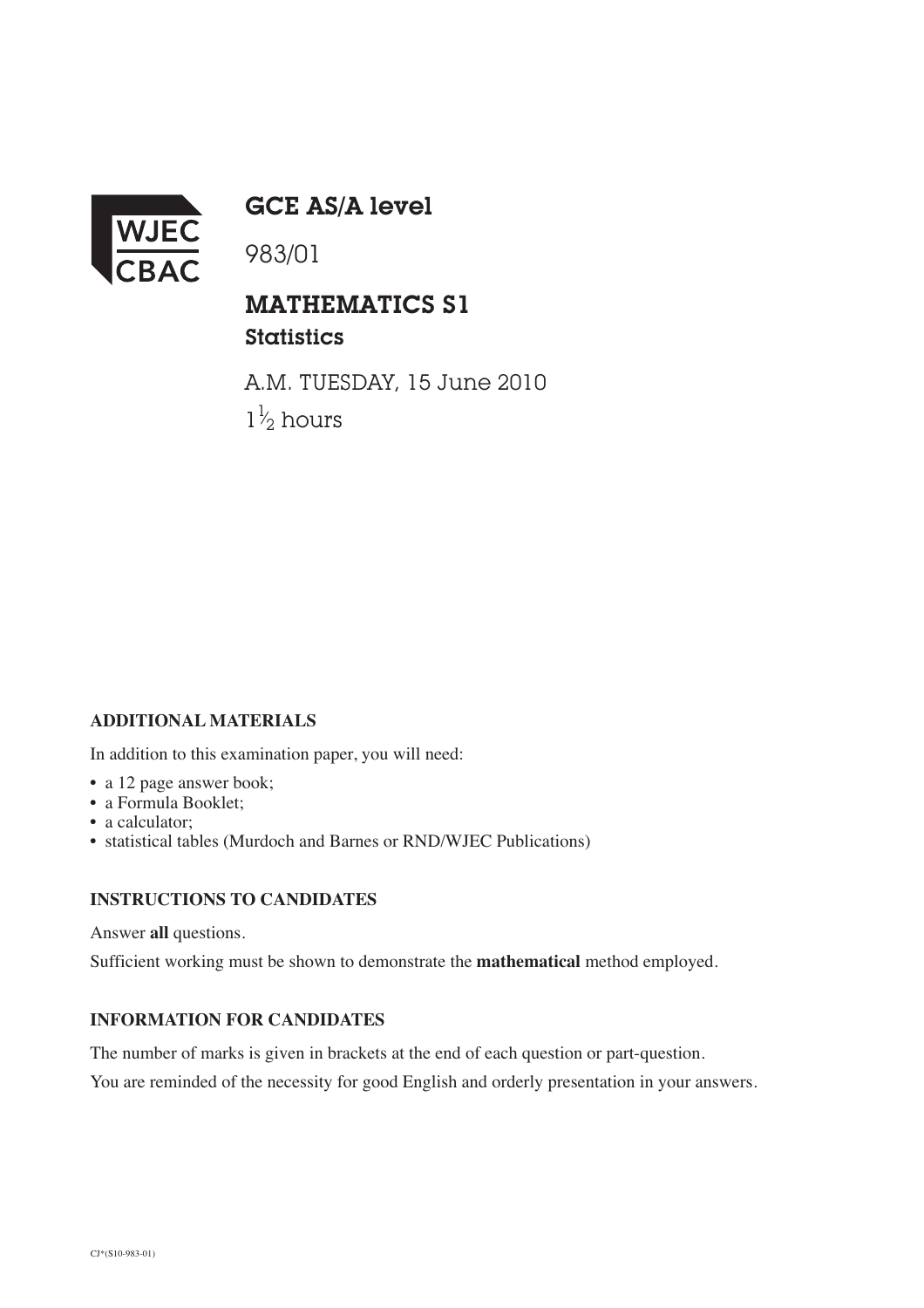**1.** The independent events *A* and *B* are such that

 $P(A) = 0.6$ ,  $P(B) = 0.3$ .

Find the value of

$$
(a) \quad P(A \cup B), \tag{3}
$$

- $P(A \cup B')$ . [3]
- **2.** The random variable *X* has mean 4 and variance 2. The random variable *Y* is given by

 $Y = 3X - 1$ .

- *(a)* Find the mean and variance of *Y*. [4]
- *(b)* Hence find the value of  $E(Y^2)$ .  $\left[2\right]$
- **3.** The number of customers arriving at a village shop during an interval of length *t* minutes may be assumed to have a Poisson distribution with mean  $\overline{0.1t}$ .
	- *(a)* Find the probability that the number of customers arriving between 10 a.m. and 11 a.m. is

(i) exactly 3,  
(ii) less than 5. 
$$
\begin{bmatrix}5\end{bmatrix}
$$

- *(b)* Given that the probability of no customers arriving during an interval of *t* minutes is equal to 0·25, find the value of *t* correct to two decimal places. [4]
- **4.** Alan and Bill play a game with darts in which they throw a dart at the 'bull' on the dartboard alternately, starting with Alan, and the winner is the first to hit the 'bull'. Each time they throw a dart at the 'bull', Alan hits it with probability 0·2 and Bill hits it with probability 0·3. Find the probability that

| (a) | Bill wins the game with his first throw,  |     |
|-----|-------------------------------------------|-----|
| (b) | Bill wins the game with his second throw, |     |
| (c) | Bill wins the game.                       | [4] |

- **5.** Jack is taking part in a quiz programme. For each question in the quiz, four alternative answers are given, only one of which is correct. Jack has probability 0·6 of knowing the correct answer to a question, and when he does not know the correct answer he chooses one of the four answers at random.
	- *(a)* Calculate the probability that Jack gives the correct answer to a question. [3]
	- *(b)* Given that Jack gave the correct answer to a question, find the probability that he knew the correct answer. [3]